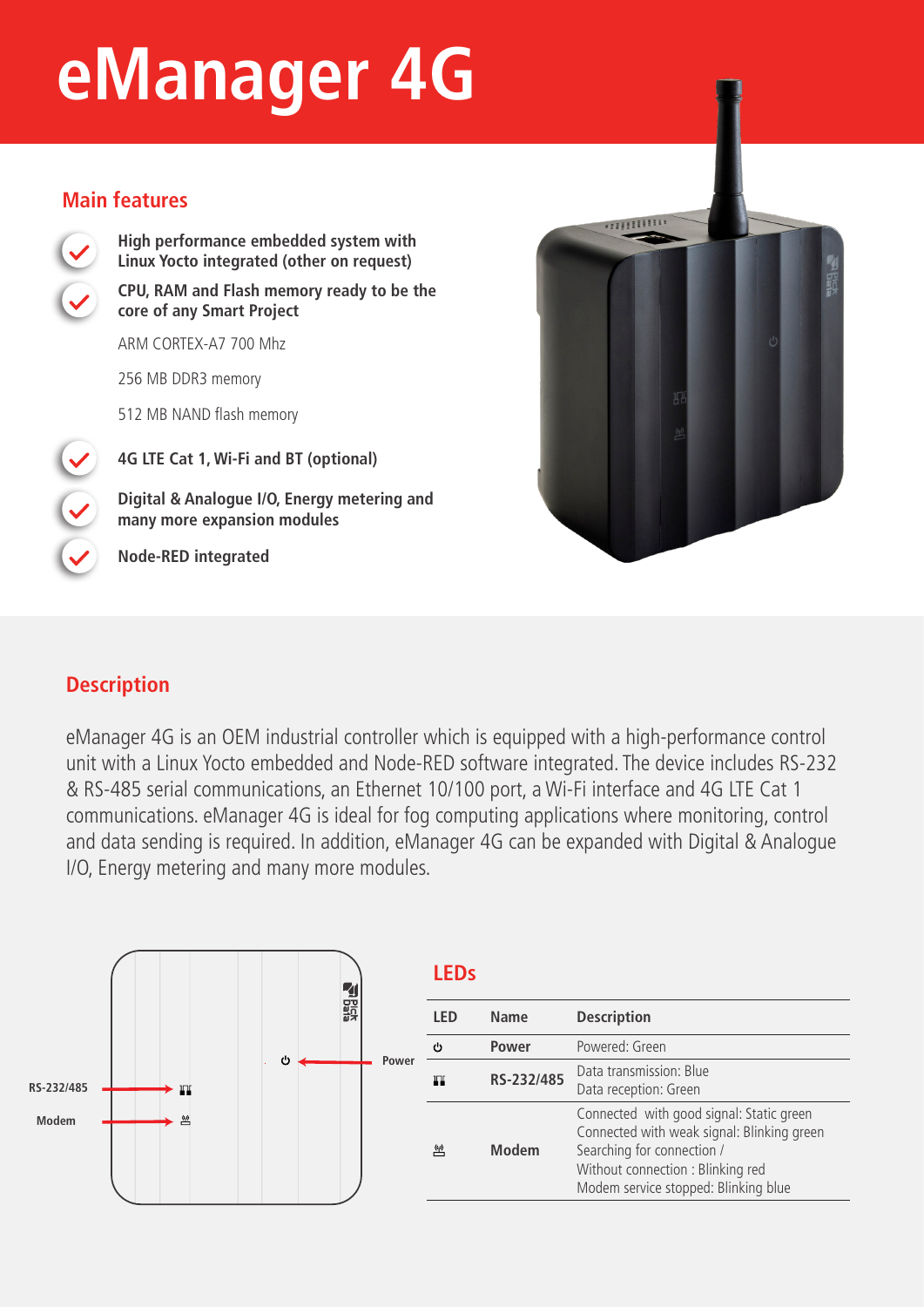## **Dimensions**





## **Technical features**

| <b>Power circuit</b><br>85  264 Vac / 120  300 Vdc<br>Power supply<br>47  63Hz<br><b>Frecuency</b><br>Consumption (a.c. / d.c.)<br>8,8  10,5 VA / 6,4  6,5 W<br><b>Control unit</b><br><b>CPU</b><br>ARM Cortex-A7 700 Mhz<br><b>RAM Memory</b><br>256 MB DDR3<br>512 MB NAND<br><b>Flash Memory</b><br><b>Clock</b><br>RTC with supercap to backup clock time<br><b>Environmental</b><br>$-20$ $+50$ °C<br><b>Operating temperature</b><br>conditions<br>595%<br><b>Relative humidity</b><br><b>Maximum working altitude</b><br>2000 m<br><b>Mechanical</b><br><b>Enclosure material</b><br>UL94 polycarbonate - Self-extinguishing V0<br>characteristics<br>IP20 (assembled)<br><b>Protection grade</b><br>Dimensions (Width x High x Length)<br>87,5 x 88,5 x 48 mm (5 DIN rail modules)<br>Weight<br>175q<br><b>Mounting</b><br>DIN rail 46277 (EN 50022)<br><b>Connectors</b><br>Pluggable terminals, max. wire section 1,5 mm <sup>2</sup><br><b>Electrical and</b><br>Double-insulated class II<br><b>Electric shock protection</b><br>safety features<br><b>Insulation</b><br>3 kVac<br><b>CAT III 300 V</b><br><b>Installation category</b><br><b>Wireless interface</b><br>Wi-Fi<br>802.11 b/g/n (2.4 GHz)<br><b>BT</b> (optional)<br>4.2<br><b>Radio interface</b><br>4G LTE Cat 1<br><b>Type</b><br><b>Frequency bands</b><br>LTE-FDD B1/B3/B7/B8/B20/B28A, WCDMA B1/B8 & GSM/EDGE B3/B8<br>External<br>Antenna<br><b>SMA</b><br><b>Connector</b><br><b>Serial interface</b><br>RS-232 (full-duplex) / RS-485 (half-duplex). Galvanic isolation<br><b>Type</b><br><b>Baud rate</b><br>9600115200 bps<br>Network interface<br>Ethernet<br><b>Type</b><br><b>Working speed</b><br>10/100 Mbps<br><b>Standards</b><br><b>Standards</b><br>UNE EN 61010-1, UNE-EN 61000-6-2, UNE-EN 61000-6-4 | <b>Category</b> | <b>Parameters</b> | Value |
|-------------------------------------------------------------------------------------------------------------------------------------------------------------------------------------------------------------------------------------------------------------------------------------------------------------------------------------------------------------------------------------------------------------------------------------------------------------------------------------------------------------------------------------------------------------------------------------------------------------------------------------------------------------------------------------------------------------------------------------------------------------------------------------------------------------------------------------------------------------------------------------------------------------------------------------------------------------------------------------------------------------------------------------------------------------------------------------------------------------------------------------------------------------------------------------------------------------------------------------------------------------------------------------------------------------------------------------------------------------------------------------------------------------------------------------------------------------------------------------------------------------------------------------------------------------------------------------------------------------------------------------------------------------------------------------------------------------------------------------------------------------------------------------------------------|-----------------|-------------------|-------|
|                                                                                                                                                                                                                                                                                                                                                                                                                                                                                                                                                                                                                                                                                                                                                                                                                                                                                                                                                                                                                                                                                                                                                                                                                                                                                                                                                                                                                                                                                                                                                                                                                                                                                                                                                                                                       |                 |                   |       |
|                                                                                                                                                                                                                                                                                                                                                                                                                                                                                                                                                                                                                                                                                                                                                                                                                                                                                                                                                                                                                                                                                                                                                                                                                                                                                                                                                                                                                                                                                                                                                                                                                                                                                                                                                                                                       |                 |                   |       |
|                                                                                                                                                                                                                                                                                                                                                                                                                                                                                                                                                                                                                                                                                                                                                                                                                                                                                                                                                                                                                                                                                                                                                                                                                                                                                                                                                                                                                                                                                                                                                                                                                                                                                                                                                                                                       |                 |                   |       |
|                                                                                                                                                                                                                                                                                                                                                                                                                                                                                                                                                                                                                                                                                                                                                                                                                                                                                                                                                                                                                                                                                                                                                                                                                                                                                                                                                                                                                                                                                                                                                                                                                                                                                                                                                                                                       |                 |                   |       |
|                                                                                                                                                                                                                                                                                                                                                                                                                                                                                                                                                                                                                                                                                                                                                                                                                                                                                                                                                                                                                                                                                                                                                                                                                                                                                                                                                                                                                                                                                                                                                                                                                                                                                                                                                                                                       |                 |                   |       |
|                                                                                                                                                                                                                                                                                                                                                                                                                                                                                                                                                                                                                                                                                                                                                                                                                                                                                                                                                                                                                                                                                                                                                                                                                                                                                                                                                                                                                                                                                                                                                                                                                                                                                                                                                                                                       |                 |                   |       |
|                                                                                                                                                                                                                                                                                                                                                                                                                                                                                                                                                                                                                                                                                                                                                                                                                                                                                                                                                                                                                                                                                                                                                                                                                                                                                                                                                                                                                                                                                                                                                                                                                                                                                                                                                                                                       |                 |                   |       |
|                                                                                                                                                                                                                                                                                                                                                                                                                                                                                                                                                                                                                                                                                                                                                                                                                                                                                                                                                                                                                                                                                                                                                                                                                                                                                                                                                                                                                                                                                                                                                                                                                                                                                                                                                                                                       |                 |                   |       |
|                                                                                                                                                                                                                                                                                                                                                                                                                                                                                                                                                                                                                                                                                                                                                                                                                                                                                                                                                                                                                                                                                                                                                                                                                                                                                                                                                                                                                                                                                                                                                                                                                                                                                                                                                                                                       |                 |                   |       |
|                                                                                                                                                                                                                                                                                                                                                                                                                                                                                                                                                                                                                                                                                                                                                                                                                                                                                                                                                                                                                                                                                                                                                                                                                                                                                                                                                                                                                                                                                                                                                                                                                                                                                                                                                                                                       |                 |                   |       |
|                                                                                                                                                                                                                                                                                                                                                                                                                                                                                                                                                                                                                                                                                                                                                                                                                                                                                                                                                                                                                                                                                                                                                                                                                                                                                                                                                                                                                                                                                                                                                                                                                                                                                                                                                                                                       |                 |                   |       |
|                                                                                                                                                                                                                                                                                                                                                                                                                                                                                                                                                                                                                                                                                                                                                                                                                                                                                                                                                                                                                                                                                                                                                                                                                                                                                                                                                                                                                                                                                                                                                                                                                                                                                                                                                                                                       |                 |                   |       |
|                                                                                                                                                                                                                                                                                                                                                                                                                                                                                                                                                                                                                                                                                                                                                                                                                                                                                                                                                                                                                                                                                                                                                                                                                                                                                                                                                                                                                                                                                                                                                                                                                                                                                                                                                                                                       |                 |                   |       |
|                                                                                                                                                                                                                                                                                                                                                                                                                                                                                                                                                                                                                                                                                                                                                                                                                                                                                                                                                                                                                                                                                                                                                                                                                                                                                                                                                                                                                                                                                                                                                                                                                                                                                                                                                                                                       |                 |                   |       |
|                                                                                                                                                                                                                                                                                                                                                                                                                                                                                                                                                                                                                                                                                                                                                                                                                                                                                                                                                                                                                                                                                                                                                                                                                                                                                                                                                                                                                                                                                                                                                                                                                                                                                                                                                                                                       |                 |                   |       |
|                                                                                                                                                                                                                                                                                                                                                                                                                                                                                                                                                                                                                                                                                                                                                                                                                                                                                                                                                                                                                                                                                                                                                                                                                                                                                                                                                                                                                                                                                                                                                                                                                                                                                                                                                                                                       |                 |                   |       |
|                                                                                                                                                                                                                                                                                                                                                                                                                                                                                                                                                                                                                                                                                                                                                                                                                                                                                                                                                                                                                                                                                                                                                                                                                                                                                                                                                                                                                                                                                                                                                                                                                                                                                                                                                                                                       |                 |                   |       |
|                                                                                                                                                                                                                                                                                                                                                                                                                                                                                                                                                                                                                                                                                                                                                                                                                                                                                                                                                                                                                                                                                                                                                                                                                                                                                                                                                                                                                                                                                                                                                                                                                                                                                                                                                                                                       |                 |                   |       |
|                                                                                                                                                                                                                                                                                                                                                                                                                                                                                                                                                                                                                                                                                                                                                                                                                                                                                                                                                                                                                                                                                                                                                                                                                                                                                                                                                                                                                                                                                                                                                                                                                                                                                                                                                                                                       |                 |                   |       |
|                                                                                                                                                                                                                                                                                                                                                                                                                                                                                                                                                                                                                                                                                                                                                                                                                                                                                                                                                                                                                                                                                                                                                                                                                                                                                                                                                                                                                                                                                                                                                                                                                                                                                                                                                                                                       |                 |                   |       |
|                                                                                                                                                                                                                                                                                                                                                                                                                                                                                                                                                                                                                                                                                                                                                                                                                                                                                                                                                                                                                                                                                                                                                                                                                                                                                                                                                                                                                                                                                                                                                                                                                                                                                                                                                                                                       |                 |                   |       |
|                                                                                                                                                                                                                                                                                                                                                                                                                                                                                                                                                                                                                                                                                                                                                                                                                                                                                                                                                                                                                                                                                                                                                                                                                                                                                                                                                                                                                                                                                                                                                                                                                                                                                                                                                                                                       |                 |                   |       |
|                                                                                                                                                                                                                                                                                                                                                                                                                                                                                                                                                                                                                                                                                                                                                                                                                                                                                                                                                                                                                                                                                                                                                                                                                                                                                                                                                                                                                                                                                                                                                                                                                                                                                                                                                                                                       |                 |                   |       |
|                                                                                                                                                                                                                                                                                                                                                                                                                                                                                                                                                                                                                                                                                                                                                                                                                                                                                                                                                                                                                                                                                                                                                                                                                                                                                                                                                                                                                                                                                                                                                                                                                                                                                                                                                                                                       |                 |                   |       |
|                                                                                                                                                                                                                                                                                                                                                                                                                                                                                                                                                                                                                                                                                                                                                                                                                                                                                                                                                                                                                                                                                                                                                                                                                                                                                                                                                                                                                                                                                                                                                                                                                                                                                                                                                                                                       |                 |                   |       |
|                                                                                                                                                                                                                                                                                                                                                                                                                                                                                                                                                                                                                                                                                                                                                                                                                                                                                                                                                                                                                                                                                                                                                                                                                                                                                                                                                                                                                                                                                                                                                                                                                                                                                                                                                                                                       |                 |                   |       |
|                                                                                                                                                                                                                                                                                                                                                                                                                                                                                                                                                                                                                                                                                                                                                                                                                                                                                                                                                                                                                                                                                                                                                                                                                                                                                                                                                                                                                                                                                                                                                                                                                                                                                                                                                                                                       |                 |                   |       |
|                                                                                                                                                                                                                                                                                                                                                                                                                                                                                                                                                                                                                                                                                                                                                                                                                                                                                                                                                                                                                                                                                                                                                                                                                                                                                                                                                                                                                                                                                                                                                                                                                                                                                                                                                                                                       |                 |                   |       |
|                                                                                                                                                                                                                                                                                                                                                                                                                                                                                                                                                                                                                                                                                                                                                                                                                                                                                                                                                                                                                                                                                                                                                                                                                                                                                                                                                                                                                                                                                                                                                                                                                                                                                                                                                                                                       |                 |                   |       |
|                                                                                                                                                                                                                                                                                                                                                                                                                                                                                                                                                                                                                                                                                                                                                                                                                                                                                                                                                                                                                                                                                                                                                                                                                                                                                                                                                                                                                                                                                                                                                                                                                                                                                                                                                                                                       |                 |                   |       |